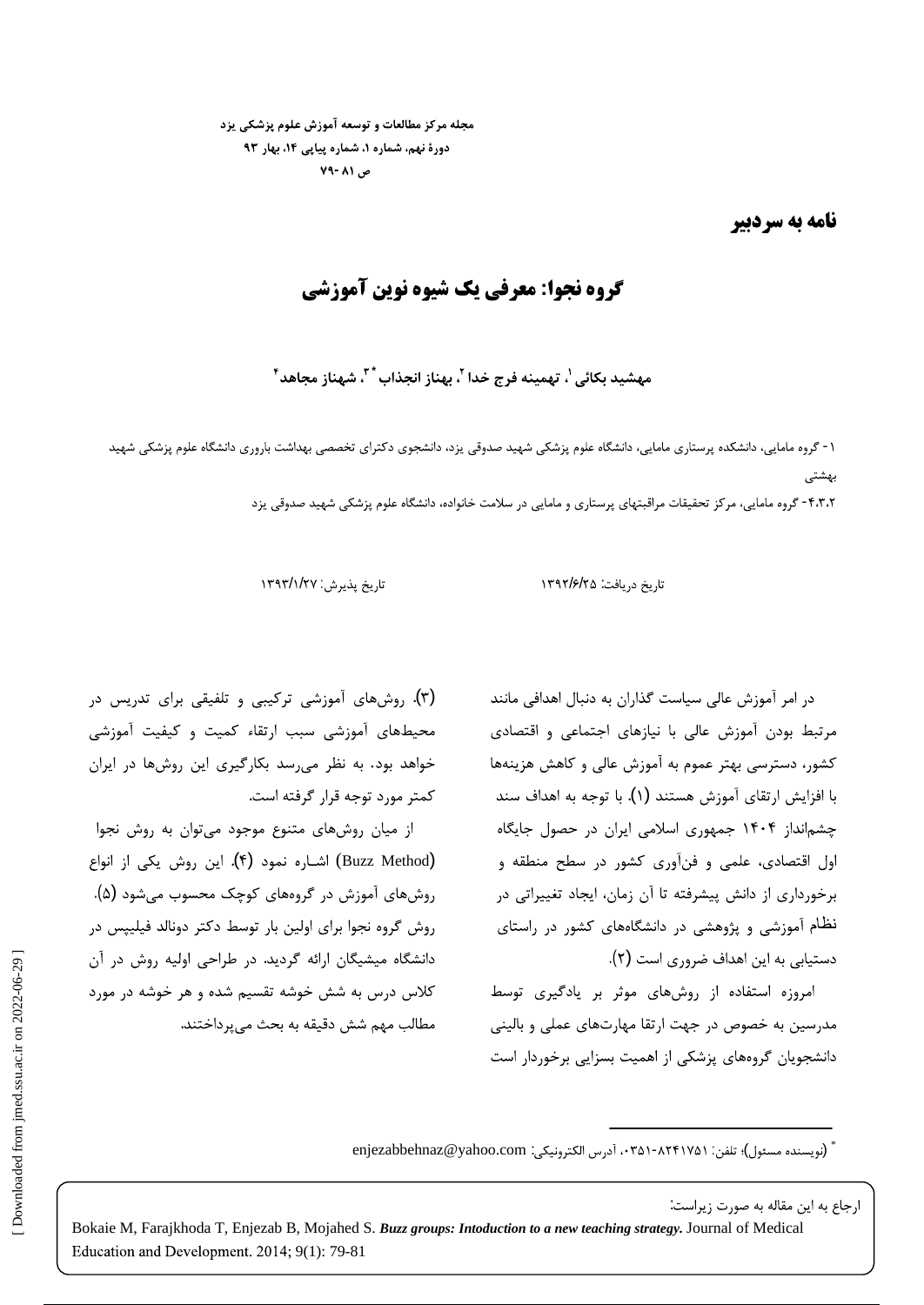برای همین به این شیوه" تکنیک فلیپس ۶۶ " نیز گفته بحث است. می شود (۶)۰ وجه تسمیه Buzz به دلیل صدایی است که در حین بحث اعضاء هر گروه در کلاس ایجاد میشود. این روش می تواند به عنوان مکمل و برای بهبود فعالیت دانشجویان در مسمع بحث و اظهارنظر می بردازند و نتیجه می گیرند (۹)، در حالی آموزش به شیوه سخنرانی استفاده شود. سخنران یک سؤال یا عنوان بحث را مطرح میکند و از گروههای تشکیل شده میخواهد تا سؤال یا مشکل مطرح شده را بعد از بحث و مصدر گروههای کوچک به کار برده شود (۷). این روش بسیار مشورت با یکدیگر پاسخ دهند. راه حلها یا پاسخهای مطرح شده می تواند روی تخته کلاس نوشته شده و از گروهها خواسـته شـود تا در مورد راه حل و نقطه نظراتشان بحث مصد انشجويان در فرصت مقرر اقدام به پاسخدهي مينمايند. - كنند (٧).

> در هنگام انتخاب این روش مدرس باید چند نکته را . مدنظر قرار دهد.

● در ابتدا گروههای ۳ ۲ نفره در کلاس تشکیل شوند. را بیان میکنند.

چیدمان کلاس به شکلی باشد که این افراد در کنار هم بوده و امکان گفتگو را داشته باشند.

به دست آورد. بتوان در عرض چند دقیقه گفتگو٬ پیشرفتهایی در حل آن مسلوب ایجاد این مهارت ضروری به نظر می رسد. در همین

مسئله به اندازه كافى پيچيده بوده و جوابهاى آسانی نداشته باشد که در عرض چند ثانیه خاتمه یابد (مشکلاتی مطرح شود که یک جواب واضح و مشخص نداشته مسمت تصادفی به گروههای ۳-۲ نفره تقسیم شدند. اجازه نجوا به ) باشند**).** 

مدرس باشند.

• مدرس آنچه را که از دانشجویان انتظار دارد به . .

• مدت زمان بحث گروهها در مورد سؤال مشخص شود (مثلاً ۵ دقیقه).

• ارائه دهنده هر گروه مشخص شود (۸).

در مقايسه اين روش با روش بحث گروهي بايد گفت، دانشجو براي فعاليتهاي بعدي برانگيخته ميشود (١١). روش بحث گروهی، گفتگویی سنجیده و منظم درباره موضوعی خاص و مورد علاقه مشترک شرکتکنندگان در

۲۰ نفر انجام میگیرد و معمولاً موضوع یا مسئله خاصی مطرح می شود و حاضرین در گفتگو درباره آن به مطالعه، اندیشه، که در روش نجوا موضوع مطرح شده محدود بوده و می تواند ضمن آموزش به شيوه سخنراني جهت فعال نمودن شنوندگان انعطافپذیر بوده و در گروههای کارآموزی نیز کاربرد دارد. در این روش ابتدا استاد سؤال بالینی را مطرح مینماید و تبادل فكرى مجدد به مدت ۶ دقيقه، اقدام به پاسخدهى مجدد آموزش بالینی، ارتقای توانایی و مهارتهای دانشجویان گروههای پزشکی در کسب مهارت اداره کردن بیماران میباشد • مسئله مطرح شده به اندازه کافی ساده باشد که (١٠)، لذا کاربرد روشهای مختلف جهت شناسایی روشهای راستا محققین به صورت آزمایشی از این شیوه در آموزش بالینی دانشجویان استفاده مینمایند، در ابتدا سؤالات بالینی توسط استاد مربوطه طرح گردید سپس دانشجویان به صورت Case • سؤالاتی مطرح شود که مرتبط با متن سخنرانی شده به مدت ۶ دقیقه داده میشود. گزارش کار هر گروه توسط سر گروه ارائه گردیده و مطالب دسته بندی و خلاصه شده و نکات آموزشی برجسته با دانشجویان مورد بحث قرار جویان از روش فوق ابراز رضایت کرده و از<br>ن، جمعآوری تعداد زیادی از عقاید، نظرات و<br>دت زمان کوتاهی است. هر مشارکت فعال<br>الیتهای بعدی برانگیخته میشود (۱۱).<br>این روش آموزشی همچنین میتوان به موارد<br>این روش آموزشی همچنین میتوان به م توصیهها در مدت زمان کوتاهی است. هر مشارکت کننده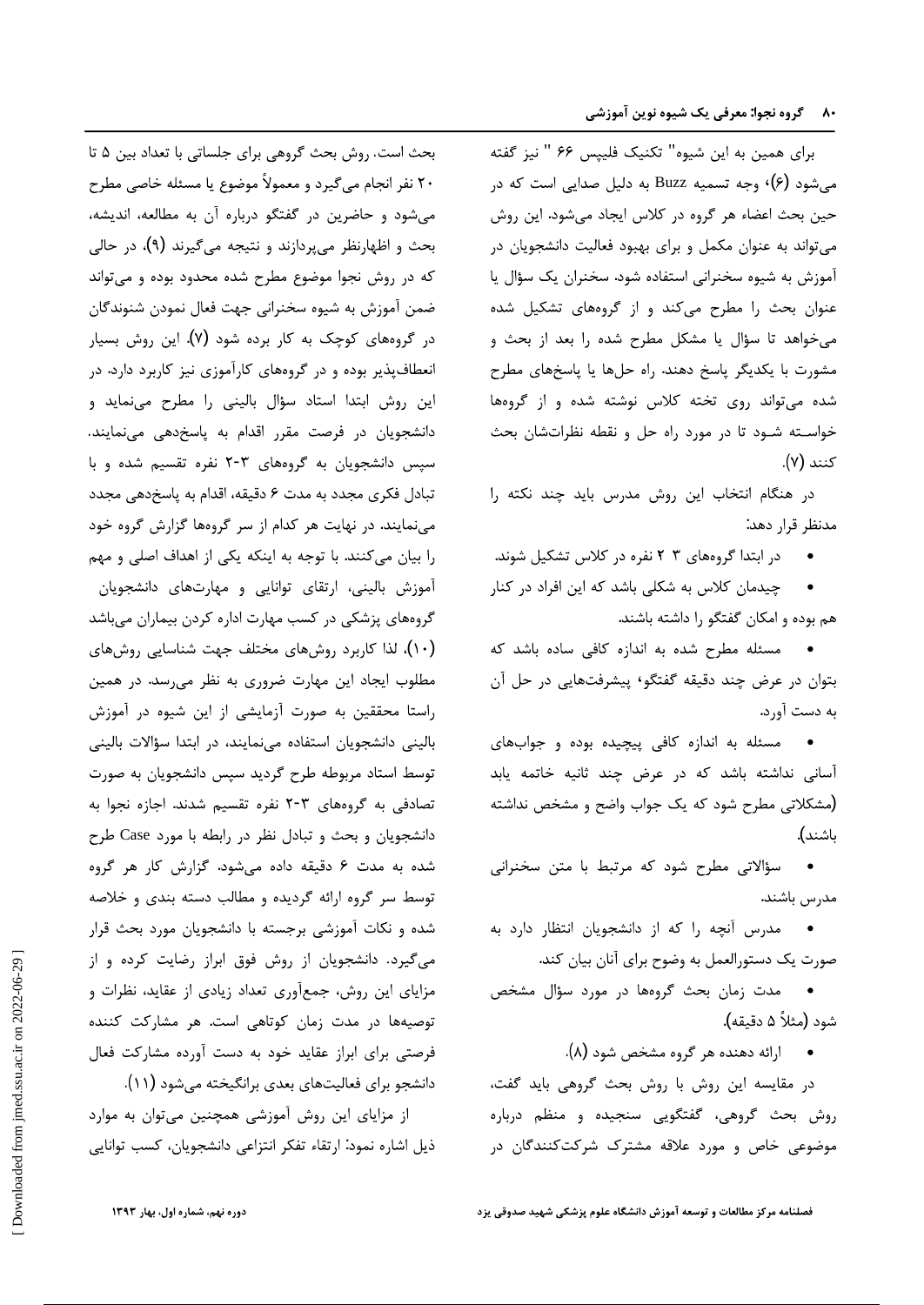یافته و دستیابی بهتر به اتفاق نظر و اجماع آراء درباره موضوع كاهش اضطراب دانشجويان در بالين مددجو، بالا رفتن سطح تحلیل در فرآیندهای مطرح شده، ارتقاء توانایی فعالیت گروهی دانشجویان و جمع بندی کامل مطالب مطرح شده

## *References*

economic development: Missing links in muslim

Roholamini A. Phd Education Model in Medical

4- Boudeau D. How Do I Use Buzz Groups in Training? (asccessed on 10.01.2014) Available 1392. from:<http://ezinearticles.com/?How-Do-I-Use->

Group Teaching. UCD teaching and learning Available from: [www.ucd.ie/t4cms/ucdtlt0021.pdf](http://www.ucd.ie/t4cms/ucdtlt0021.pdf) 6- Gangel KO. Using Buzz Groups in Your Teaching. 2005; (accessed on 08.01.2014) http://www.mhcls.com/usingts/usingts.pdf http://www.ucd.ie/t4cms/ucdltl0021.pdf [ Download-ppp.<br>
Available from: www.ucd.ie/t4cms/ucdlt10021.pdf [ Consig Taking Sides in the Classroom,<br>
Available from: www.ucd.ie/t4cms/ucdlt10021.pdf [ Consing Taking Sides in th

اداره کردن صحیح بیمار (patient management) با توجه به کلیه نیازهای وی، افزایش دقت دانشجویان و توجه به نکات مطروحه (۱۰،۶) حاصل گردید. یافتههای بالینی به دست آمده ظریفی که مورد توجه قـرار نگـرفته بود. همچنین فعالیت گروهی در بین دانشجویان تقویت شده، اضطراب دانشجویان در بالین مددجو کاهش یافته، مطالب درسی بهتر جمعیندی شده، نکاتی که یکی از دانشجویان فراموش کرده توسط سایر مسلس توسط استاد را نشان میدهد. محققین استفاده از این روش همگروهی ها یادآوری شده، اعتماد به نفس دانشجویان افزایش مسلسل آموزشی را در گروههای کار آموزی بالینی توصیه می کنند.

1- Mehar A. From knowledge creation to Available from: [https://bible.org/seriespage/using](https://bible.org/seriespage/using-) world. Journal of Management and Social and Social and Social and Social and Social and Social and Social and Social and Social and Social and Social and Social and Social and Social and T. Interesting ways to teach. An in 2- Haghdoost A SB, Fasihi Harandi M, effective teaching in higher education. (accessed Fields in Iran and the Application of Research [www.keele.org.uk/docs/PreparingToTeach.pdf](http://www.keele.org.uk/docs/PreparingToTeach.pdf) Based Curriculum. Hakim Medical Journal 1992 - 15. [Persian].<br>2009;11(4): 8-15. [Persian]. 15. [Persian]. 15. [Persian]. 15. [Persian]. 15. [Persian]. 15. [Persian]. 3- Zaghari tafreshi M RM, Sajadi M. Simulation <http://cape.epfl.ch/files/content/sites/craft3/files/a> in nursing education. Iranian Journal of Medical -94. 9- Hojjati H. Theories of learning in medical <Buzz-Groups-in-Training?&id=15364>. (accessed on 08.01.2014) Available from: 5- Surgenor P. Teaching Toolkit: Large & Small [http://www.slideshare.net/susanti\\_mirawaty/buzz-](http://www.slideshare.net/susanti_mirawaty/buzz-) /resources, 2010. (accessed on 08.01.2014) 11- Using Taking Sides in the Classroom, first <buzz-groups-your-teaching>. teach: Preparing to teach. An introduction to on 08.01.2014) Available from: 8- ABC of Buzz Groups. (accessed on 08.01.2014) Available from: bc/ABCBuzz Groups.pdf sciences. First edition. Hakim Press, Tehran, 1392. 10- Bista BK. Buzz group method. 2011. <group-method-ppp>. edition. McGraw-Hill, Dubuque, 2009. (accessed on 08.01.2014) Available from: